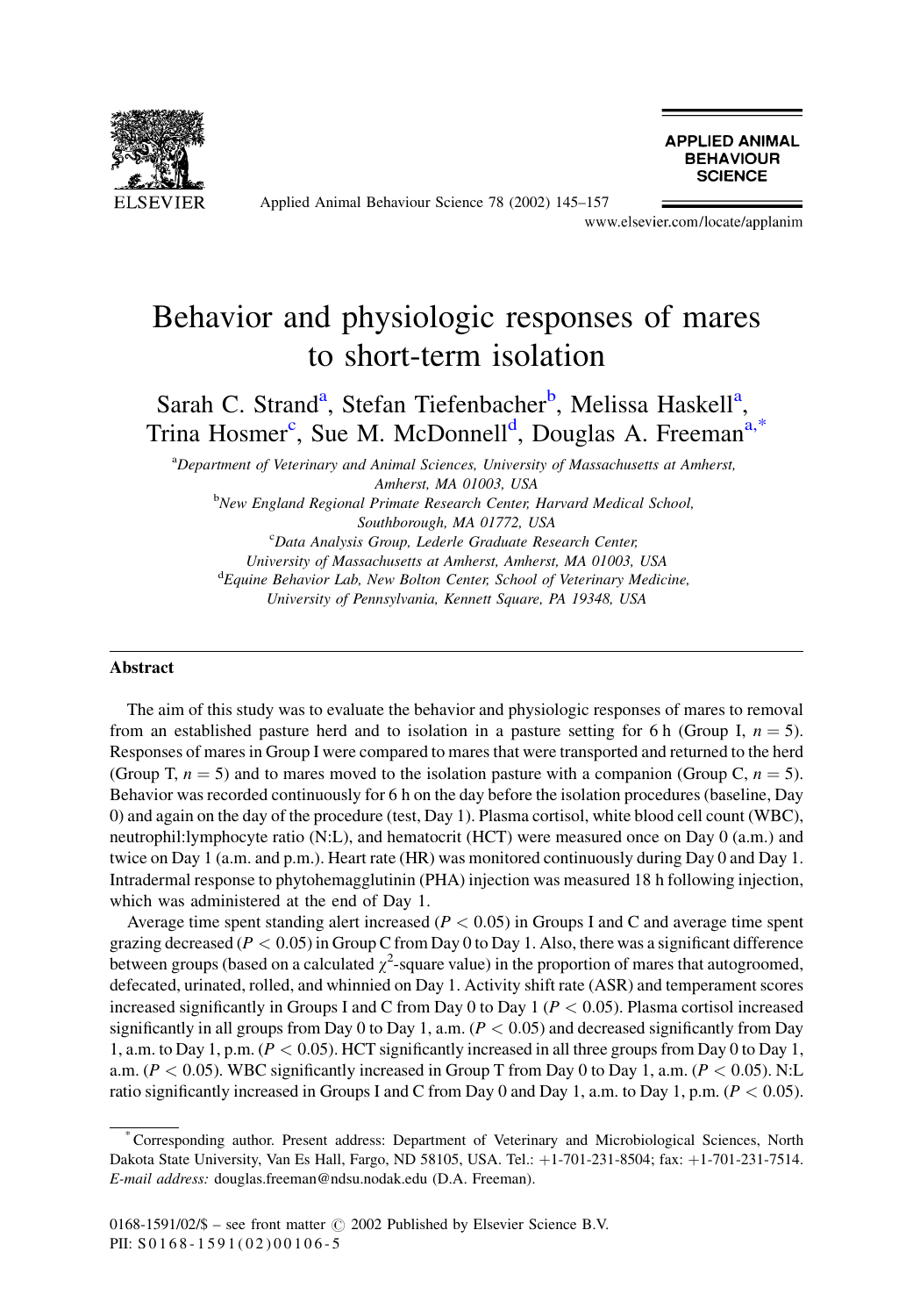A variety of measures did indicate a response to removal from the pasture group, however, the overall, short-term response was minimal. Since the responses of Groups I and C were similar, the effects of isolation versus a novel environment or separation from the established herd could not be differentiated.

© 2002 Published by Elsevier Science B.V.

Keywords: Animal welfare; Equine behavior; Equine physiology; Social isolation; Novel environment; Transportation

# 1. Introduction

Horses are housed and managed in a variety of settings which provide various levels of contact with other horses. In many cases, contact between horses is limited or absent. However, the horse is a highly social species in both wild and domestic conditions (Wood-Gush and Galbraith, 1987), and the social environment may influence their well-being (Mal et al., 1991a, b). Environmental enrichment, including the addition of social companions (Newberry, 1995), is one method used to improve a barren environment. A barren environment, including a lack of social stimuli, may result in a high frequency of abnormal behaviors, or stereotypies. Therefore, the effects of social environment are an important area of study.

Social preferences were compared in horses in small pens placed together in pairs, separate but in contact, or alone (Houpt and Houpt, 1989). Isolated horses were three times more active, based on increased time spent walking and trotting, and spent 10% less time eating, versus horses in pairs or horses separated but in contact. Mares kept isolated for 72 h performed more energetic activities when released from confinement than mares allowed social contact (Mal et al., 1991a). The isolated mares traveled farther, and they trotted more often and for longer periods of time. Physiologic measures indicative of stress were also compared in horses under increasing levels of confinement and isolation in box stalls (Mal et al., 1991b). Changes characteristic of a stress response were observed in relation to increasing isolation, including a significant increase in hemoglobin and a trend to increase in white blood cell count and neutrophil:lymphocyte ratio. Additional physiologic indicators of stress which have been used in horses include an increase in plasma cortisol (Alexander and Irvine, 1998) and a decrease in the local immune response to intradermal injection of phytohemagglutinin (Dimock and Ralston, 1999; Mal et al., 1991b).

Currently many privately owned horses are isolated in paddocks or on pasture. Minimal information is available regarding effects of social isolation on behavioral and physiologic measures of well-being in horses, particularly in a pasture or large paddock setting. The specific objective of the current study was to evaluate behavior and physiologic responses of mares to temporary  $(6 h)$  isolation in a small pasture setting.

## 2. Materials and methods

#### 2.1. Animals and pastures

The study was conducted during June and July 2000, using 15 adult, mixed-breed mares. Except for brief, periodic removal, either alone or in groups for research purposes, the

146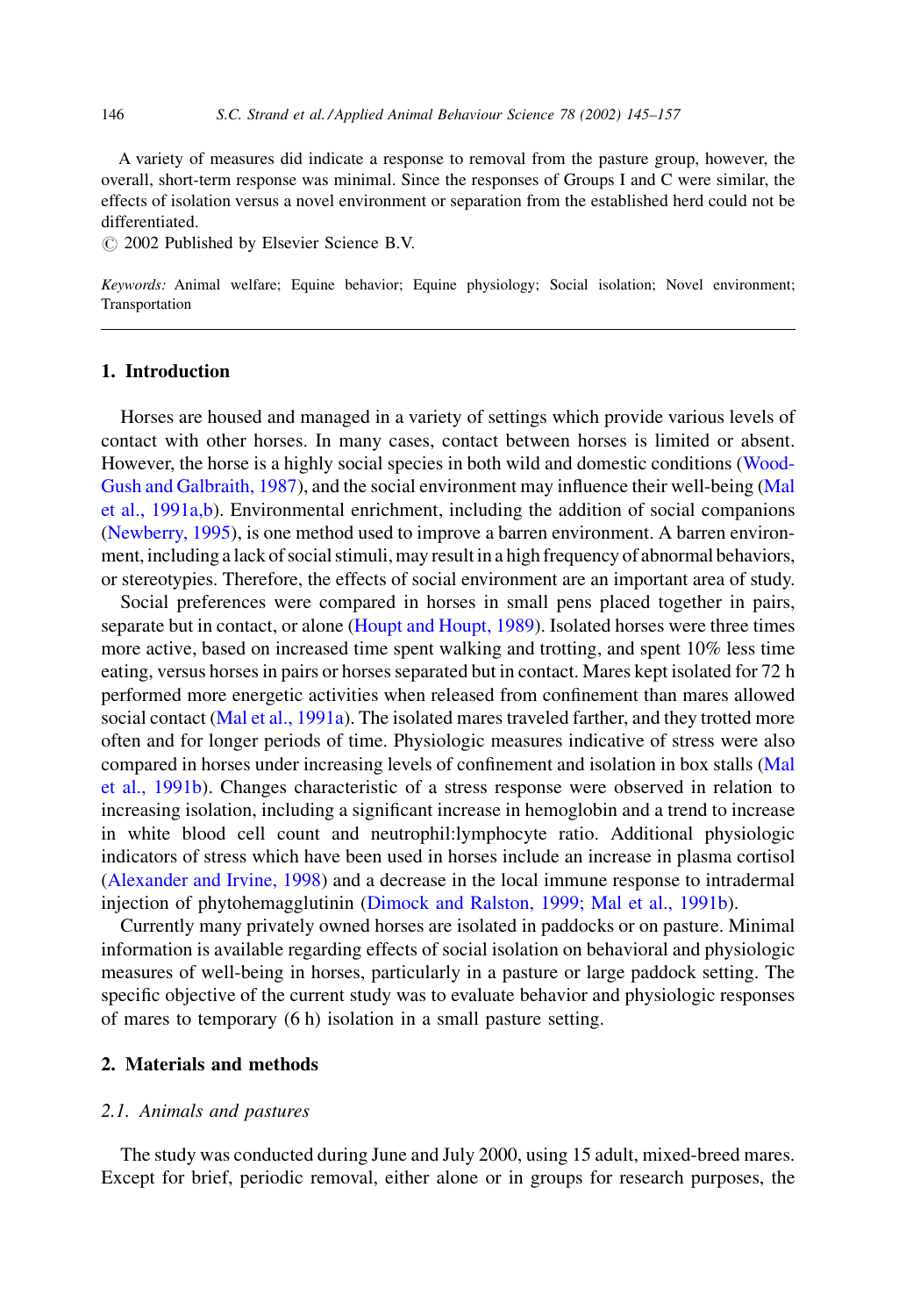mares were maintained for 3 years in a static herd on a 10 ha pasture. For the duration of this study, a sub-section of the 10 ha pasture was created using temporary electric fencing. It was approximately 1.5 ha in size (0.1 ha per mare) and included a  $160 \text{ m}^2$ , three-sided shed (home pasture). At a separate facility, a pasture was constructed of wood planks and metal pipe panels and was approximately 0.1 ha, including a 55  $\text{m}^2$ , three-sided shed (isolation pasture). No other domestic animals were present at the isolation pasture facility during the time of the study.

# 2.2. Design of study

The mares were randomly assigned to one of three groups and to the order of evaluation within each group. The study consisted of five consecutive weekly replicates. Table 1 details the schedule of procedures and measures for each replicate. Each mare was evaluated on a baseline day (Day 0) and the following test day (Day 1). Evaluation consisted of 6 h behavior observation, with collection of samples for physiologic measures occurring before and after the observation periods. Each replicate required 6 days and included one mare from each of the three groups.

On Day 0, mares were evaluated in the home pasture. On Day 1, mares in the isolation group (Group I,  $n = 5$ ) were transported alone to the isolation pasture and returned to the home pasture after a period of 6 h. Transportation required approximately 20 min each

# Table 1

Outline of the schedule of procedures and measures for each replicate, based on behavior observation from 8 a.m. to 2 p.m.

| Day $0$                                    | Day 1                                                 |  |  |
|--------------------------------------------|-------------------------------------------------------|--|--|
| Isolation group $(I)$                      |                                                       |  |  |
| (1) Physiologic sample (a.m.)              | $(1)$ Trailer to isolation paddock $(20 \text{ min})$ |  |  |
| (2) Behavior observation (in group, 6 h)   | $(2)$ Physiologic sample $(a.m.)$                     |  |  |
|                                            | (3) Behavior observation (in isolation, 6 h)          |  |  |
|                                            | $(4)$ Physiologic sample $(p.m.)$                     |  |  |
|                                            | (5) Return to group pasture                           |  |  |
|                                            | (6) PHA injection (measure site 18 h later)           |  |  |
| Trailer group $(T)$                        |                                                       |  |  |
| $(1)$ Physiologic sample $(a.m.)$          | $(1)$ Trailer $(20 \text{ min})$                      |  |  |
| $(2)$ Behavior observation (in group, 6 h) | $(2)$ Physiologic sample $(a.m.)$                     |  |  |
|                                            | $(3)$ Behavior observation (in group, 6 h)            |  |  |
|                                            | $(4)$ Physiologic sample $(p.m.)$                     |  |  |
|                                            | (5) PHA injection (measure site 18 h later)           |  |  |
| Companion group $(C)$                      |                                                       |  |  |
| (1) Physiologic sample (a.m.)              | (1) Trailer to isolation paddock with                 |  |  |
| $(2)$ Behavior observation (in group, 6 h) | companion (20 min)                                    |  |  |
|                                            | $(2)$ Physiologic sample $(a.m.)$                     |  |  |
|                                            | $(3)$ Behavior observation (with companion, 6 h)      |  |  |
|                                            | $(4)$ Physiologic sample $(p.m.)$                     |  |  |
|                                            | (5) Return to group pasture                           |  |  |
|                                            | (6) PHA injection (measure site 18 h later)           |  |  |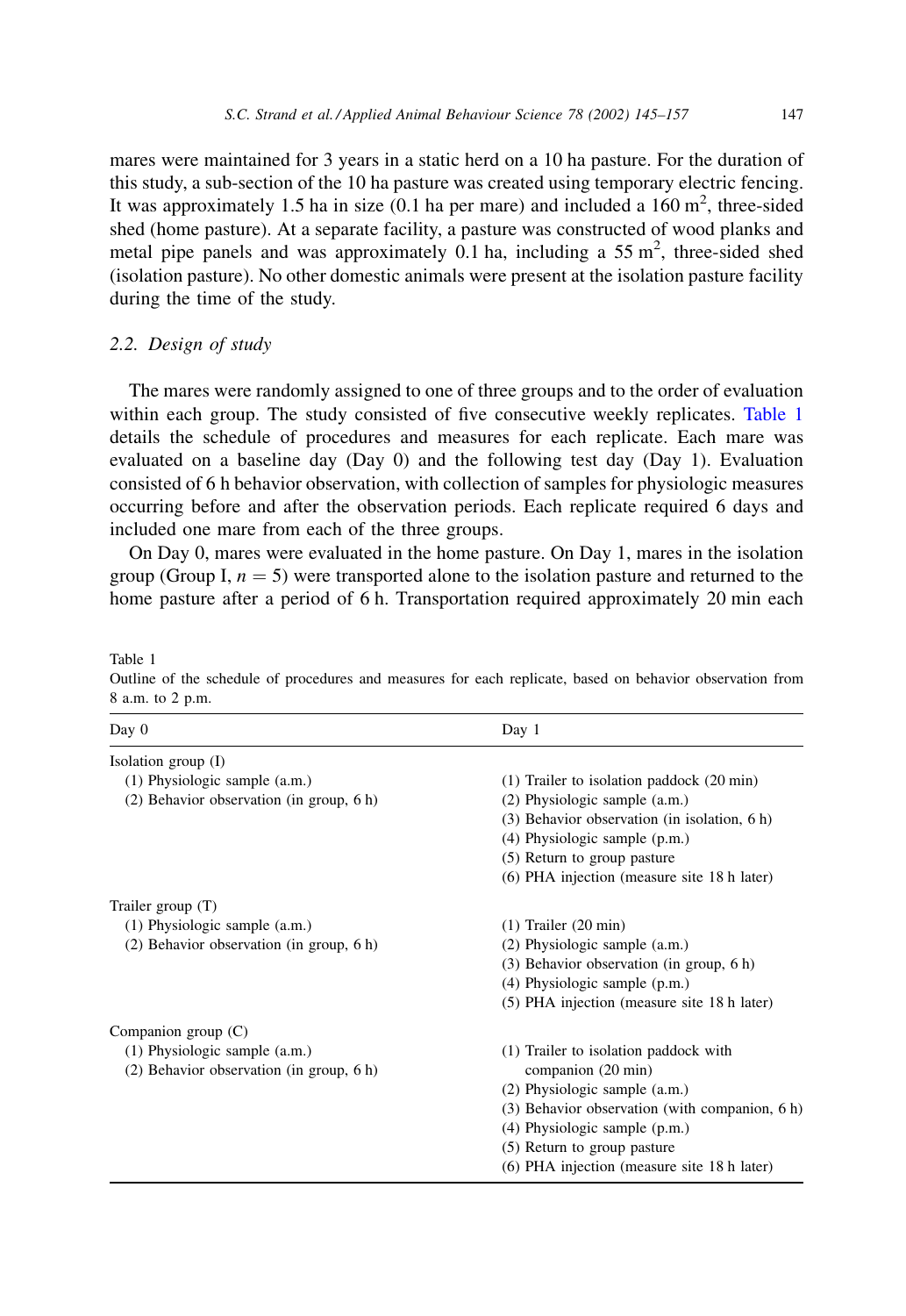way. As a control for effects of transportation, mares in the transport group (Group T,  $n = 5$ ) were transported approximately half of the distance along the route between the two pastures and returned to the Home Pasture. Mares in the companion group (Group C,  $n = 5$ ) were transported with a companion mare (the completed test mare from Group T) to the isolation pasture and returned to the home pasture after a period of 6 h. Group C controlled for the effect of exposure to a novel environment and separation from the established herd.

## 2.3. Behavior measures

Measurements of behavior (duration and/or frequency) were recorded from 8 a.m. to 2 p.m. via continuous observation using a stopwatch and a customized, time-based behavior check sheet designed to record the occurrence of specific behaviors (defined in Table 2). The check sheet was developed from preliminary observations and previous reports (McDonnell et al., 1999). Observations were conducted from within a motor vehicle along the perimeter of the pastures to minimize effect of the observer. An overall assessment was made by the observer after each 6 h behavior observation period using a series of 10-point rating scales representing calm (1) to agitated (10), calm (1) to fidgety (10), calm (1) to anxious (10), quiet (1) to active  $(10)$ , non-aggressive  $(1)$  to aggressive  $(10)$ , comfortable  $(1)$  to uncomfortable  $(10)$ , based upon work by McDonnell et al. (1999). An assessment of the ease of handling of each mareAwas made once on Day 0 and twice on Day 1 based on behavioral response to blood collection, heart rate (HR) monitor application, and transport using a 5-point rating scale (1 representing most compliant and 5 representing most difficult). In addition to specific behaviors, activity shift rate (ASR; McDonnell et al., 1999) was measured.

## 2.4. Physiologic measures

## 2.4.1. Blood collection and analysis

Jugular blood samples were obtained on Day 0, on Day 1, a.m. (immediately after transport), and on Day 1, p.m. (immediately after behavior observations were completed) using Vacutainer<sup>®</sup> tubes containing either EDTA or heparin anti-coagulants. EDTA samples were shipped for complete blood count (CBC) analysis to a commercial veterinary laboratory (AnTech Diagnostic Laboratory, Farmingdale, NY). Plasma harvested from heparinized samples by centrifugation was stored at  $-80^{\circ}$ C until assayed for cortisol (RIA, Diagnostic Products Corporation, Los Angeles, CA).

## 2.4.2. Heart rate  $(HR)$

A HR monitor (VMAX<sup>®</sup> Heartbelt<sup>TM</sup>) and receiver (Polar<sup>®</sup> Accurex Plus<sup>TM</sup> Heart Rate Monitor) were attached to the mare on Day 0 for continuous remote recording of HR. The data were downloaded at the end of Day 1 to a PC using Training Advisor  $^{TM}$  software provided by Polar<sup>®</sup>.

#### 2.4.3. Phytohemagglutinin (PHA) skin test

Mares were injected intradermally with 0.1-ml PHA (Sigma<sup> $\circledR$ </sup>) on the left neck and with 0.1-ml saline (negative control) on the right neck. PHA was dissolved in saline at a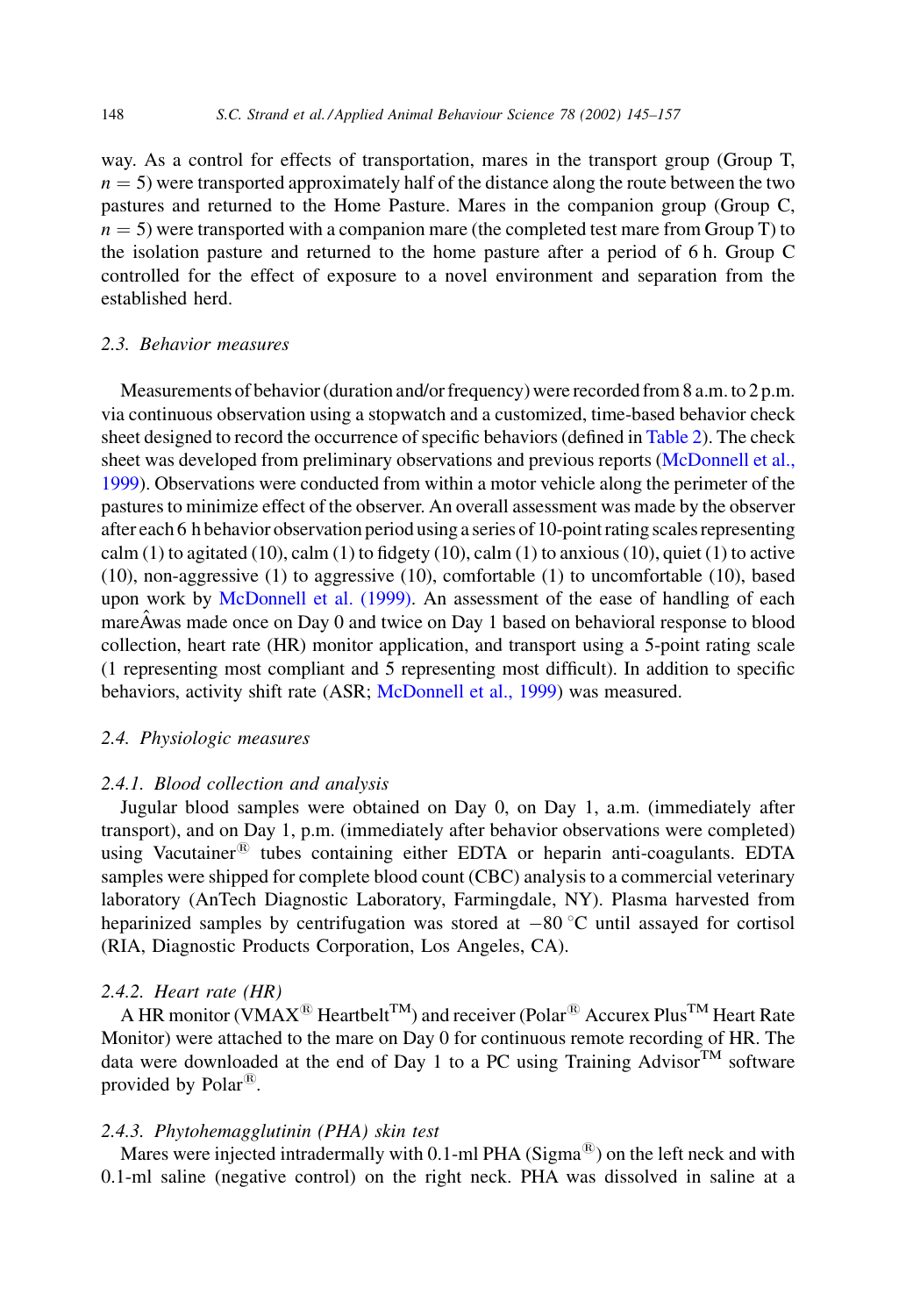<span id="page-4-0"></span>Table 2

| Definitions of specific behaviors |  |  |  |
|-----------------------------------|--|--|--|
|-----------------------------------|--|--|--|

| Definition<br>Behavior      |                                                                                    |  |
|-----------------------------|------------------------------------------------------------------------------------|--|
| Eat                         | Mouth and/or chew hay or leaves (for 5 s or longer)                                |  |
| Graze                       | With head lowered to ground, take grass into mouth<br>and chew (for 5 s or longer) |  |
| Drink                       | Lower head; put lips in water trough or pond in                                    |  |
|                             | posture typical of ingesting water in horses                                       |  |
|                             | (for 5 s or longer)                                                                |  |
| Stand alert                 | Stand with eyes and ears focused forward (for 5 s                                  |  |
|                             | or longer)                                                                         |  |
| Stand rest                  | Stand with eyes either down or forward, ears soft<br>(for 5 s or longer)           |  |
| Rest recumbent              | Lie on ground either sternally or laterally                                        |  |
|                             | (for 5 s or longer)                                                                |  |
| Sleep (post priori)         | Stand with head lowered, in posture typical of rest                                |  |
|                             | with eyes closed and ears relaxed (for 5 s or longer)                              |  |
| Walk                        | Move forward with a slow, four-beat gait                                           |  |
|                             | (for 5 s or longer)                                                                |  |
| Trot/canter                 | Move forward with a two- (trot) or three-beat                                      |  |
|                             | gait (canter) (for 5 s or longer)                                                  |  |
| Gallop                      | Move forward with a fast, four-beat gait (for 5 s or                               |  |
|                             | longer)                                                                            |  |
| Spook                       | Move abruptly in any direction in a manner                                         |  |
|                             | typical of avoidance or removal from an area                                       |  |
| Flehmen                     | Elevate head, extend neck and evert upper lip to                                   |  |
|                             | expose the upper incisors and adjacent gums,                                       |  |
|                             | drawing air into the mouth and nasal cavity                                        |  |
| Affiliate                   | Allogroom, touch nose-to-nose, or nuzzle                                           |  |
|                             | (for 5 s or longer)                                                                |  |
| Initiate/receive aggression | Initiate or receive kick, threaten to kick (orienting                              |  |
|                             | the hind quarters toward an individual with hind                                   |  |
|                             | limb raised), bite or threaten to bite (ears laid                                  |  |
|                             | back, head in line with neck and stretched out)                                    |  |
| Whinny                      | Vocalize with a loud, high-pitched sound                                           |  |
| Investigate                 | Sniff or touch with muzzle objects on or areas                                     |  |
| Paw                         | of the ground (for 5 s or longer)<br>Lift forelimb from ground slightly and extend |  |
|                             | forward quickly, drag toe backward against                                         |  |
|                             | ground in digging motion repeatedly                                                |  |
| Wood chew                   | Chew on woody vegetation or wooden fence                                           |  |
|                             | (for 5 s or longer)                                                                |  |
| Defecate                    | Eliminate solid waste (feces)                                                      |  |
| Urinate                     | Eliminate fluid waste (urine)                                                      |  |
| Autogroom                   | Rub body against stationary object (i.e. fence                                     |  |
|                             | post, etc.), nip body with teeth or                                                |  |
|                             | scratch with hoof (for 5 s or longer)                                              |  |
| Swat flies                  | Swing head, hitting insects on the body or limbs,                                  |  |
|                             | with ongoing activity interrupted for 5 s or longer                                |  |
| Roll                        | Drop to knees, roll on to back and/or roll onto                                    |  |
|                             | other side, and return to feet                                                     |  |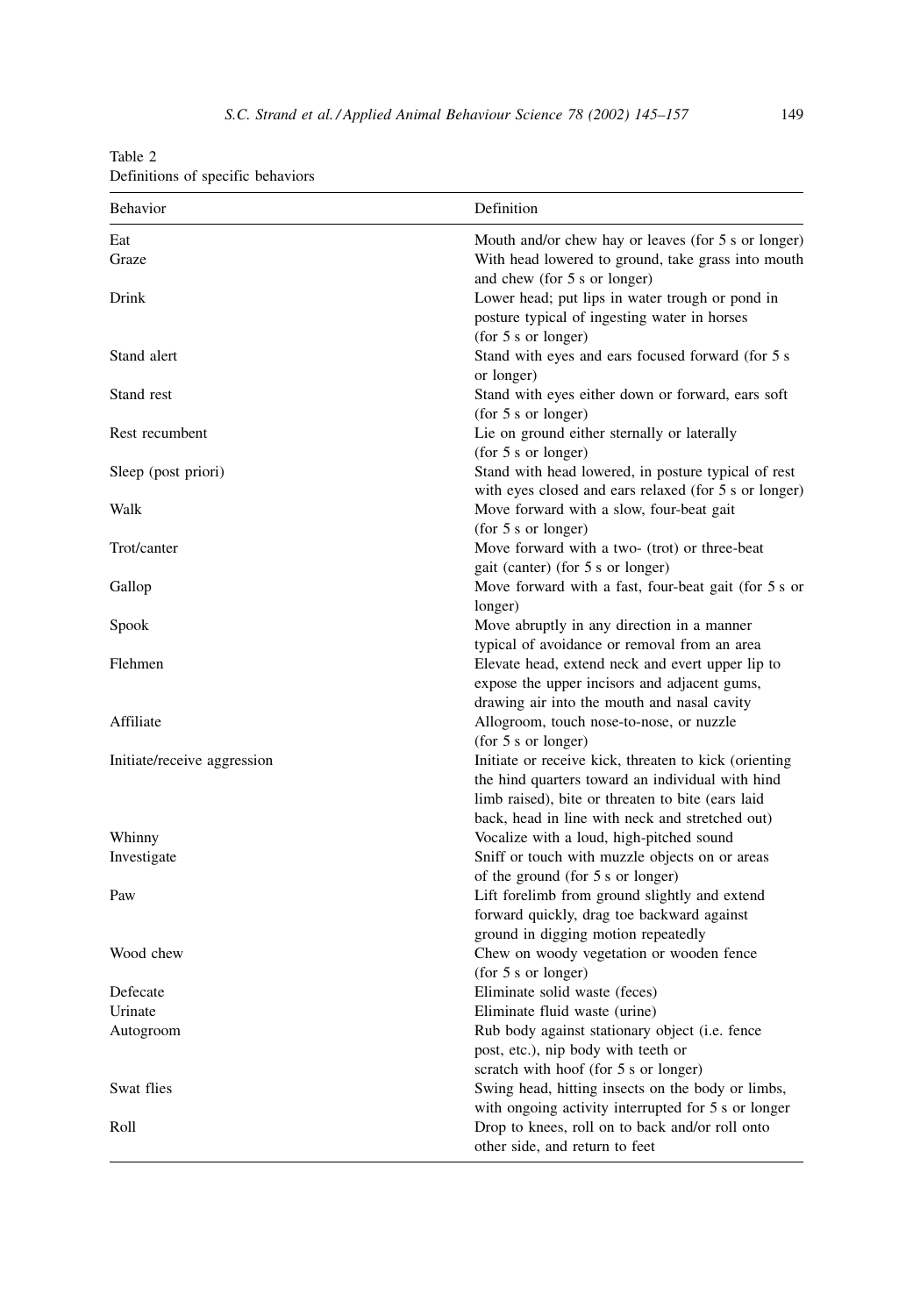<span id="page-5-0"></span>concentration of 1 mg/ml. The length and width of the intradermal response was measured 18 h post-injection using a caliper and a ruler.

## 2.4.4. Body weight (BW) and body condition score (BCS)

BW was estimated using a calibrated equine girth tape and BCS was assessed using the method of Henneke et al. (1983).

# 2.5. Statistical analyses

Both SAS (SAS, 2001) and SPSS (SPSS, 2001) were used to analyze the behavior and physiologic data. Twenty specific behavior measures were observed in a small percentage of mares and were therefore dichotomized based on their frequency distributions and analyzed between groups for each day using Fisher's Exact Test (behaviors listed in Table 3). Four behaviors that were performed by the majority of mares were analyzed between groups for each day (Day 0 and Day 1) using parametric ANOVA, Scheffé and Dunnett's T3 tests as well as non-parametric Kruskal–Wallis, and Median One-Way. Specific behavior measures were also each analyzed within each group across days using the parametric repeated measures test and single degree of freedom contrasts.

Table 3 Dichotomous behavior measures compared between groups ( $n = 5$  per group), for each day

| Dichotomous <sup>a</sup>        | Day 0      |            |            | Day 1      |            |            |
|---------------------------------|------------|------------|------------|------------|------------|------------|
|                                 | Group I    | Group T    | Group C    | Group I    | Group T    | Group C    |
| Eat                             |            |            |            | 0          | 0          | 2          |
| Drink                           |            |            |            |            |            |            |
| Rest recumbent                  |            |            |            |            |            |            |
| Sleep                           |            |            |            |            |            |            |
| Trot/canter                     |            |            |            |            |            |            |
| Gallop                          |            |            |            |            |            |            |
| Spook                           |            |            |            |            |            |            |
| Flehmen                         |            |            |            |            |            |            |
| Affiliate                       |            |            |            | n/a        |            | 2          |
| Initiate aggression             |            |            |            | n/a        |            | 3          |
| Receive aggression <sup>b</sup> | $2(-1.67)$ | 4(0.33)    | 5(1.33)    | n/a        | 5          | 2          |
| Whinny <sup>c</sup>             |            |            |            | 5(2.00)    | $0(-3.00)$ | 4(1.00)    |
| Investigate                     |            |            |            | 5          | 4          |            |
| Paw                             |            |            |            |            |            |            |
| Wood chew <sup>b</sup>          | 4(2.33)    | $1(-0.67)$ | $0(-1.67)$ | 3          |            |            |
| Defecate <sup>c</sup>           |            |            |            | 4(1.67)    | 3(0.67)    | $1(-1.33)$ |
| Urinate <sup>c</sup>            |            |            |            | 4(1.33)    | $1(-1.67)$ | 3(0.33)    |
| Autogroom <sup>c</sup>          |            |            |            | $1(-0.33)$ | 3(1.67)    | $0(-1.33)$ |
| Swat flies                      |            |            |            |            | 0          |            |
| Roll <sup>c</sup>               |            |            |            | 4(1.00)    | $1(-2.00)$ | 4(1.00)    |

<sup>a</sup> Dichotomous data listed as number of mares (out of 5) performing behavior per group (observed  $$ expected in parentheses).

<sup>b</sup> Significant differences between groups on Day 0 (Fisher's Exact Test).

<sup>c</sup> Significant differences between groups on Day 1 (Fisher's Exact Test).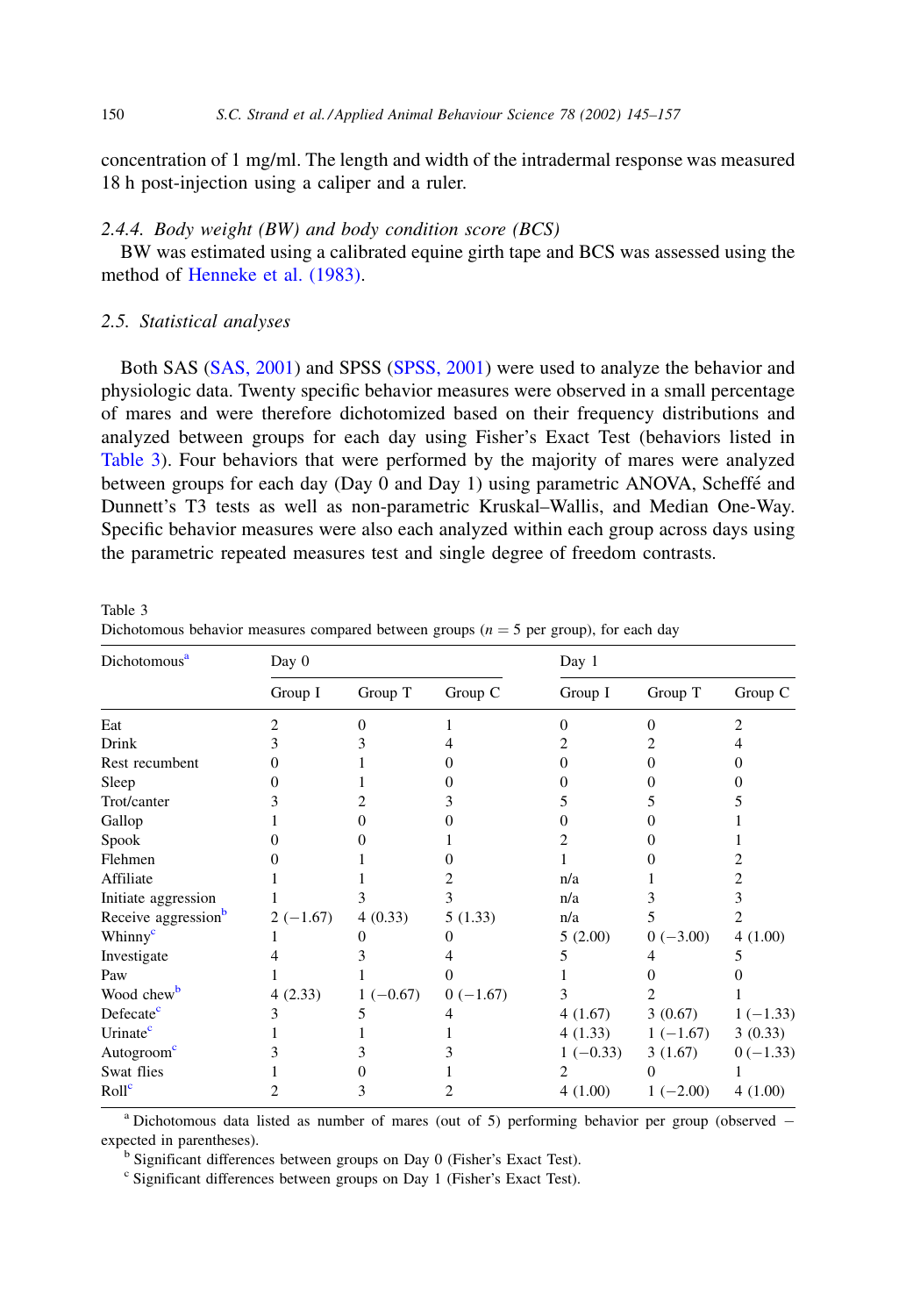ASR was calculated by adding all frequencies per hour of each behavior each day and calculating an average for each group. ASR was analyzed between groups for each day using parametric ANOVA, Scheffé and Dunnett's T3 tests and non-parametric Kruskal-Wallis and Median One-Way. ASR was also analyzed within each group across days using the parametric repeated measures test and single degree of freedom contrasts.

Temperament and handling scores were analyzed between groups for each day with parametric ANOVA, Scheffé and Dunnett's T3 tests and the non-parametric Kruskal-Wallis and Median One-Way. Temperament and handling scores were also analyzed within groups across days using the parametric repeated measures test and single degree of freedom contrasts.

Cortisol, HCT, WBC, N:L ratio, and the PHA skin test measures were analyzed between groups for each time period (Day 0, Day 1 a.m., and Day 1 p.m.) and HR was analyzed between groups for each day. These analyses were performed using parametric ANOVA, Scheffé and Dunnett's T3 tests as well as non-parametric Kruskal-Wallis and Median One-Way. Cortisol, HCT, WBC, N:L ratio and HR measures were also analyzed within each group across time periods using the parametric repeated measures test and single degree of freedom contrasts and the non-parametric Kruskal–Wallis and Median One-Way tests.

#### 3. Results

## 3.1. Behavior measures

The dichotomous analyses of proportions of mares exhibiting certain behaviors are detailed in Table 3. Overall, there were some significant differences ( $P < 0.05$ ). On Day 0, fewer Group I mares than expected received aggressive interactions, while a greater proportion of Group I mares were observed wood chewing than expected. Also on Day 0, a greater proportion of Groups T and C mares received aggressive interactions, and fewer than expected were observed wood chewing. On Day 1, a greater proportion of Groups I and C mares than expected whinnied, urinated, and rolled, while fewer than expected Group T mares whinnied, urinated, and rolled. On Day 1, fewer than expected Groups I and C mares autogroomed and a greater proportion of Group T mares autogroomed; a greater proportion of Groups I and T mares defecated, while fewer than expected Group C mares defecated.

Table 4 summarizes the remaining behavior measures. For remaining behavior measures, differences between groups on Day 0 were not significant (Table 4). There were significant differences between groups on Day 1 in the average time spent standing alert and grazing ( $P < 0.05$ ) with Groups I and C spending more time standing alert than Group T and with Group I spending less time grazing than Group T. There was a significant increase within Groups I and C in average time spent standing alert from Day 0 to Day 1  $(P < 0.05$ , Table 4). There was also a significant decrease within Group C in average time spent grazing and a significant increase in average time spent walking from Day 0 to Day 1  $(P < 0.05,$  Table 4).

For ASR, temperament, and handling, there were no significant differences between groups on Day 0 (Table 5). However, on Day 1, ASR was significantly greater in Groups I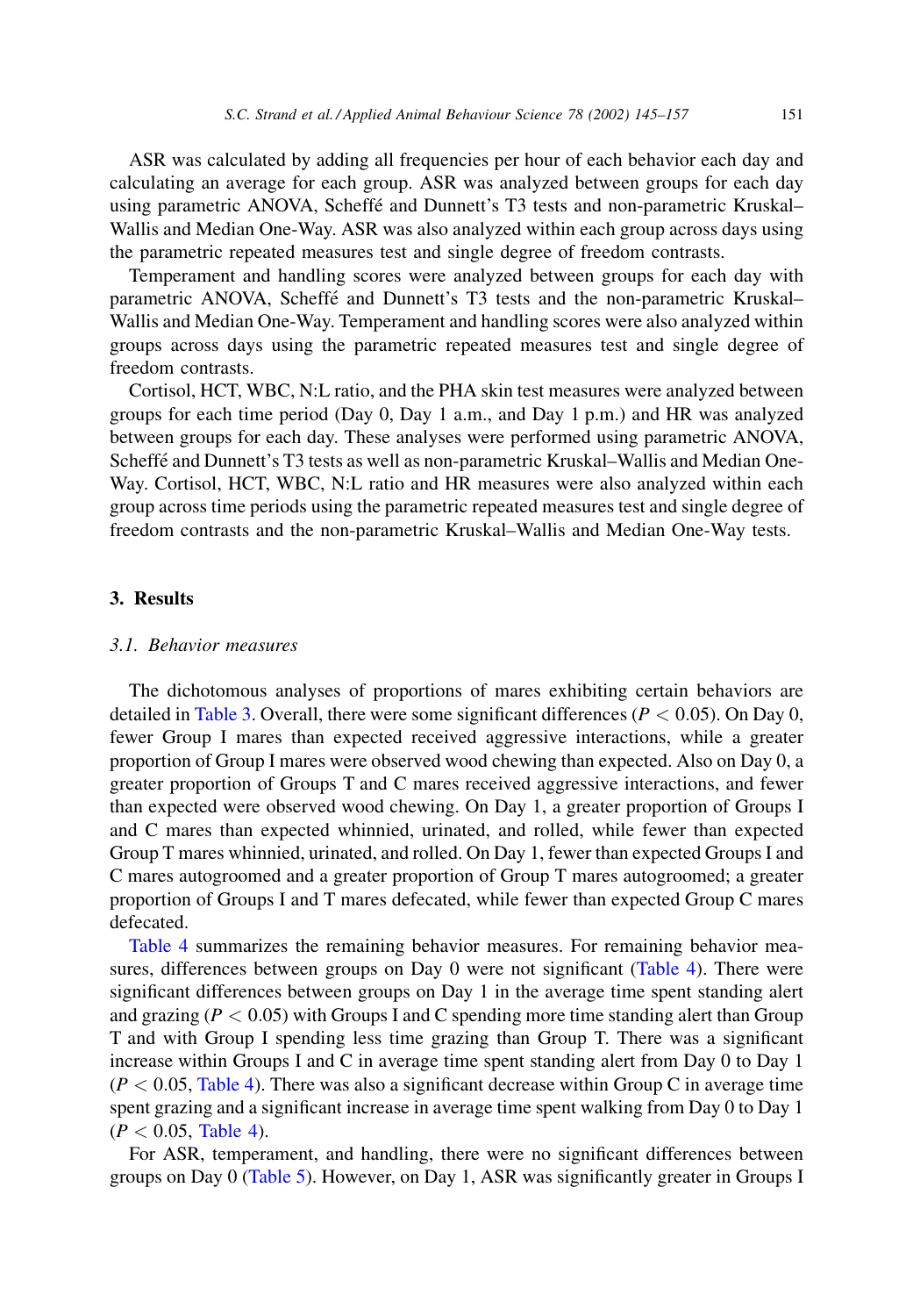| г |  |
|---|--|
|---|--|

Behavior measures compared within and between groups ( $n = 5$  per group), mean (S.D., min)

| Day 0          |                 | Day 1               |  |
|----------------|-----------------|---------------------|--|
| Group I        |                 |                     |  |
| Standing rest  | 88.5 (60.40)    | 49.5 (53.93)        |  |
| Standing alert | 64.1 (39.67) a  | 198.6 $(88.85)$ b,x |  |
| Walk           | 25.6(6.62)      | 46.6 (42.25)        |  |
| Graze          | 124.7 (111.87)  | 68.6 $(57.51)$ x    |  |
| Group T        |                 |                     |  |
| Standing rest  | 80.3 (44.52)    | 99.8 (79.60)        |  |
| Standing alert | 24.5 (19.03)    | $17.4(15.11)$ y     |  |
| Walk           | 22.2(7.42)      | 23.1 (8.74)         |  |
| Graze          | 224.8 (63.94)   | $216.9(83.54)$ y    |  |
| Group C        |                 |                     |  |
| Standing rest  | 73.6 (58.00)    | 42.2 (67.04)        |  |
| Standing alert | 33.8 (17.01) a  | 163.6 $(86.92)$ a.x |  |
| Walk           | $24.3(6.17)$ a  | $61.3(33.97)$ b     |  |
| Graze          | 222.7 (79.24) a | 98.4 (49.79) b,x,y  |  |

Different letters (a and b) denote significant differences ( $P < 0.05$ ; repeated measures, single d.f. contrasts) within a group from Day 0 to Day 1. Different letters (x and y) denote significant differences ( $P < 0.05$ ; ANOVA with Scheffé and Dunnett's T3 comparisons; Kruskal-Wallis or Median One-Way) between groups for each day.

Table 5

Activity shift rate (ASR), temperament, and handling scores compared within and between groups ( $n = 5$  per  $($ S.D. $)$ , mean  $(S.D.)$ 

|              | Day 0          | Day 1              |
|--------------|----------------|--------------------|
| Group I      |                |                    |
| ASR per hour | 37.8 (7.02) a  | $80.7(31.44)$ b,x  |
| Temperament  | $2.8(0.77)$ a  | 5.5 $(2.04)$ b,x   |
| Handling     | 1.9(0.37)      | 1.8(0.45)          |
| Group T      |                |                    |
| ASR per hour | 35.9 (8.71)    | $34.2(7.30)$ y     |
| Temperament  | 1.7(0.38)      | $1.9(0.43)$ y      |
| Handling     | 1.9(0.74)      | 1.9(0.74)          |
| Group C      |                |                    |
| ASR per hour | $36.5(3.04)$ a | $109.4(37.99)$ b,x |
| Temperament  | $2.4(0.75)$ a  | 6.2 $(2.01)$ b,x   |
| Handling     | 2.0(0.64)      | 2.1(0.53)          |

Different letters (a and b) denote significant differences ( $P < 0.05$ ; repeated measures, single d.f. contrasts) within a group from Day 0 to Day 1. Different letters (x and y) denote significant differences ( $P < 0.05$ ; ANOVA with Scheffé and Dunnett's T3 comparisons; Kruskal-Wallis or Median One-Way) between group for each day.

and C ( $P < 0.05$ , Table 5). Similarly, temperament score was significantly greater (less calm, less comfortable, less quiet, and more aggressive) in Groups I and C ( $P < 0.05$ , Table 5). There was also a significant increase within Groups I and C in ASR and temperament scores from Day 0 to Day 1 ( $P < 0.05$ , Table 5).

<span id="page-7-0"></span>152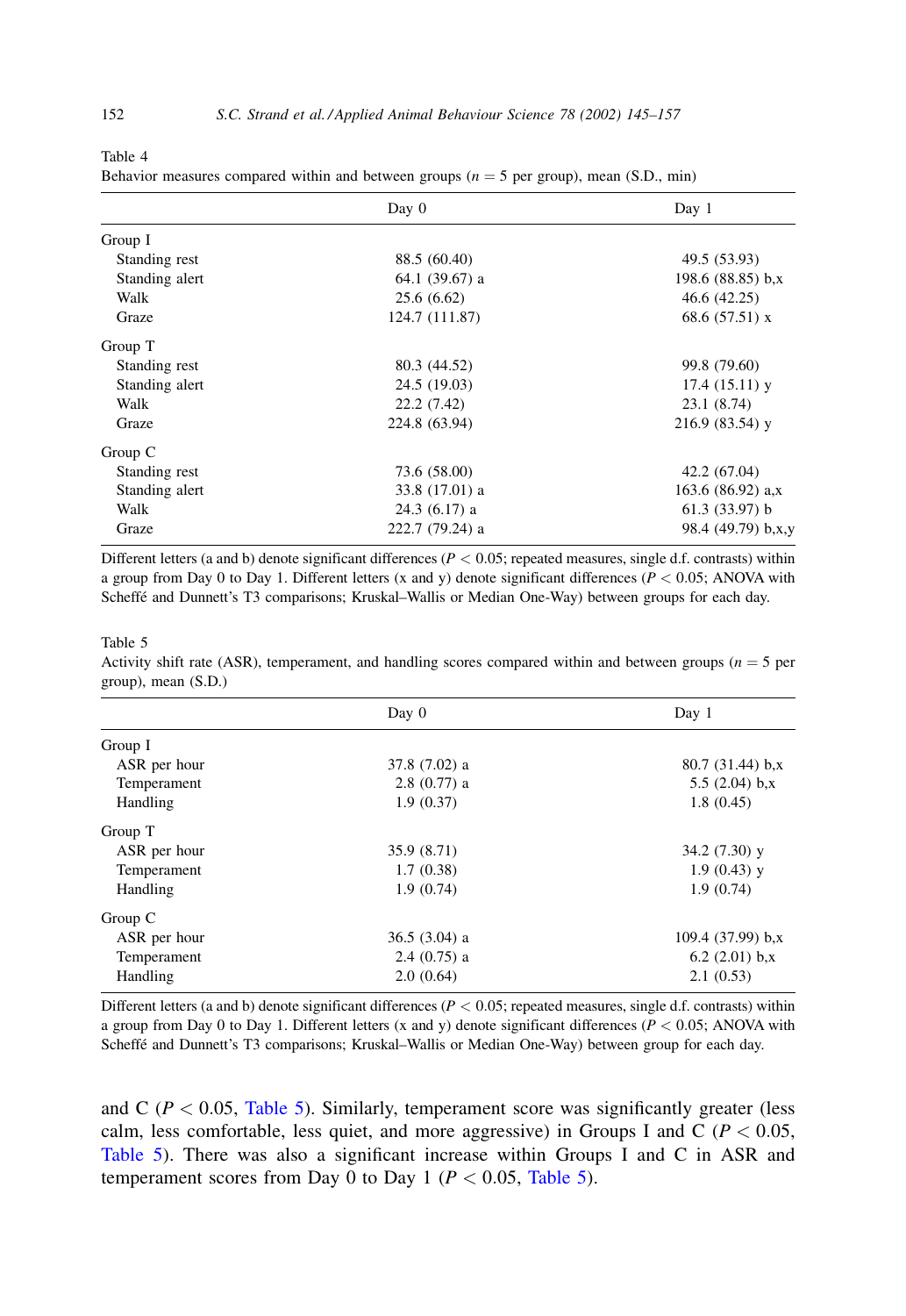## <span id="page-8-0"></span>3.2. Physiologic measures

#### 3.2.1. Cortisol

There were no differences in plasma cortisol between groups for each time period (Table 6). Within all three groups, plasma cortisol significantly increased from Day 0 to Day 1, a.m.  $(P < 0.05)$  and significantly decreased from Day 1, a.m. to Day 1, p.m.  $(P < 0.05$ , Table 6). The concentrations of plasma cortisol detected in this study ranged from 3.04784 to 14.59667  $\mu$ g/dl and were measured in a single assay. The minimal detectable concentration for the plasma assay was  $0.2 \mu g/dl$ , and the highest standard was 50 µg/dl. The intra-assay CV was 7.23% based on a single pooled blood sample.

## 3.2.2. CBC measures

Table 6

There were no differences in HCT between groups for each time period (Table 6). Within all three groups, HCT increased significantly from Day 0 to Day 1, a.m. ( $P < 0.05$ ) and decreased from Day 1, a.m. to Day 1, p.m.  $(P < 0.05,$  Table 6). There were no differences in the number of white blood cells (WBC) between groups for each time period (Table 6). Within Group T, WBC increased significantly from Day 0 to Day 1, a.m.  $(P < 0.05$ ,

|                              | Day 0          | Day $1$ (a.m.)  | Day $1$ (p.m.)  | Overall average <sup>®</sup> |  |
|------------------------------|----------------|-----------------|-----------------|------------------------------|--|
| Group $I$                    |                |                 |                 |                              |  |
| Plasma cortisol $(\mu g/dl)$ | $5.4(1.82)$ a  | 9.1(1.70) b     | $7.0(2.12)$ a   | 7.1(2.34)                    |  |
| HCT $(\%)$                   | $39.3(3.70)$ a | 46.2 $(2.21)$ b | $40.2$ (2.74) a | 41.9 (4.40)                  |  |
| WBC $(10^3/\mu l)$           | 9.0(2.04)      | 10.1(2.40)      | 10.3(1.99)      | 9.8(2.30)                    |  |
| N:L ratio                    | $1.7(0.36)$ a  | $1.4(0.31)$ a   | 2.7(0.58) b     | 1.9(0.73)                    |  |
| $PHA - LL^b$ (mm)            |                |                 |                 | 51.1 (21.35)                 |  |
| $PHA - LW^{b}$ (mm)          |                |                 |                 | 34.1 (17.23)                 |  |
| Group T                      |                |                 |                 |                              |  |
| Plasma cortisol $(\mu g/dl)$ | $5.5(1.17)$ a  | 10.6(0.82) b    | $4.7(1.52)$ a   | 6.9(2.91)                    |  |
| HCT $(\%)$                   | $40.2(4.40)$ a | 46.7 $(4.25)$ b | $40.2(5.40)$ a  | 42.4 (5.83)                  |  |
| WBC $(10^3/\mu l)$           | $8.7(0.83)$ a  | 10.7(0.79) b    | $9.7(2.02)$ a,b | 9.7(1.62)                    |  |
| N:L ratio                    | 1.6(0.35)      | 1.5(0.38)       | 1.9(0.49)       | 1.7(0.46)                    |  |
| $PHA - LL^b$ (mm)            |                |                 |                 | 43.8 (10.59)                 |  |
| $PHA - LW^{b}$ (mm)          |                |                 |                 | 31.0 (10.03)                 |  |
| Group C                      |                |                 |                 |                              |  |
| Plasma cortisol $(\mu g/dl)$ | $6.4(1.14)$ a  | $10.8(2.95)$ b  | $7.4(2.36)$ a   | 8.2(2.85)                    |  |
| HCT $(\%)$                   | $42.0(3.81)$ a | 47.6 $(6.08)$ b | 43.0 $(4.96)$ a | 43.9 (5.69)                  |  |
| WBC $(10^3/\mu l)$           | 10.9(2.18)     | 12.5(2.27)      | 12.5(3.54)      | 11.9(2.98)                   |  |
| N:L ratio                    | $1.7(0.38)$ a  | $1.6(0.42)$ a   | 2.8(0.71) b     | 2.1(0.82)                    |  |
| $PHA - LL^b$ (mm)            |                |                 |                 | 58.6 (14.42)                 |  |
| $PHA - LW^{b}$ (mm)          |                |                 |                 | 33.8 (7.49)                  |  |

Physiologic measures compared within and between groups ( $n = 5$  per group), mean (S.D.)

Different letters (a and b) denote significant differences ( $P < 0.05$ ; repeated measures, single d.f. contrasts) within a group from Day  $0$  to Day 1.

<sup>a</sup> Denotes group averages across time periods for comparison between groups.

<sup>b</sup> One measurement taken 18 h post-injection; LL: left length; LW: left width.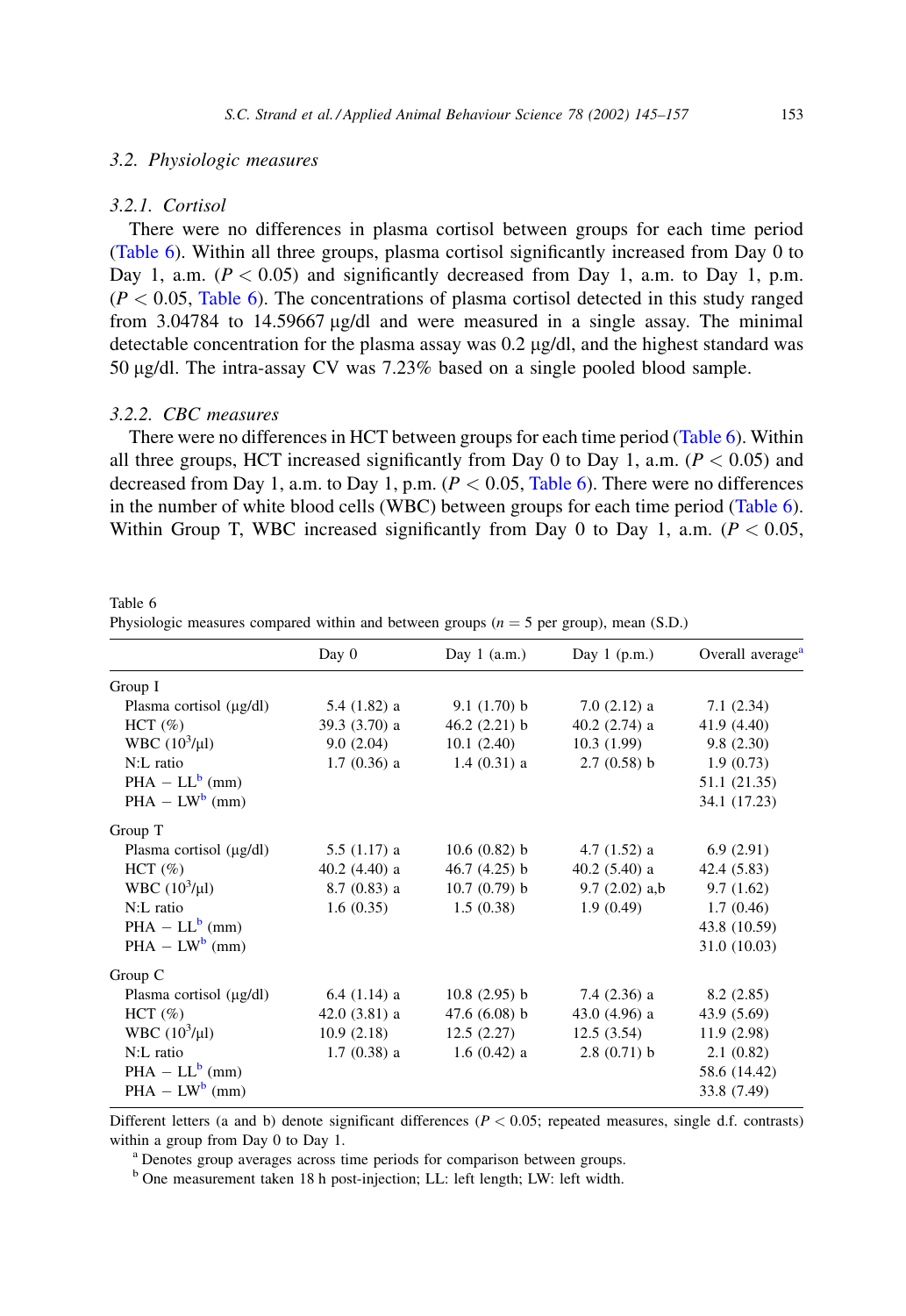Table 6). There were no differences in N:L ratio between groups for each time period (Table 6). Within Groups I and C, N:L ratio increased significantly from Day 0 and Day 1, a.m. to Day 1, p.m. ( $P < 0.05$ , Table 6).

# 3.2.3. PHA skin test

There were no differences between groups in the response to intradermal PHA injection  $(Table 6)$ .

## 3.2.4. Heart rate

On Day 0, the average HR was significantly greater in Group C than Group T ( $P < 0.05$ ;  $43.9 \pm 5.3$  and  $35.5 \pm 3.3$  beats/min, respectively), but Group I (42.3  $\pm$  6.1 beats/min) was not different from Groups T and C. On Day 1, the average HR for Group C was significantly greater than Groups I and T ( $P < 0.05$ ; 66.1  $\pm$  12.8, 54.1  $\pm$  12.2, and 41.0  $\pm$  8.1 beats/min, respectively). Within Group C, HR increased significantly from Day 0 to Day 1 ( $P < 0.05$ ).

## 3.2.5. Body weight and body condition score

There were no significant differences between Groups I, T, and C for BW (443, 428, and 414 kg, respectively) and BCS (6.8, 6.4, and 7.0, respectively).

# 4. Discussion

The purpose of this study was to evaluate a set of behavior and physiologic responses of mares to temporary removal from a pasture group to an isolation pasture, either alone or with a companion mare. Previous studies of isolation have had a longer period of isolation and have evaluated horses in a barn or small pen environment rather than in a pasture setting (Mal et al., 1991a,b; Houpt and Houpt, 1989). While some of the responses observed in this study were similar to studies of longer isolation periods, mares demonstrated less response than one might expect. Additionally, the presence of a companion mare in the isolation pasture did not appear to affect response. This may be due to our short test time  $(6 h)$  or to previous experience of the mares to separation and return to pasture.

The distribution of mares receiving aggressive interactions between the three groups on Day 0 was most likely due to the position in the dominance hierarchy, despite the random group assignments. Furthermore, more mares than expected exhibited wood chewing on Day 0. These mares may simply have a higher propensity toward wood chewing.

The increase in the number of mares that urinated, rolled, and whinnied on Day 1 may indicate an increase in anxiety, in particular because these behaviors were not significantly different between groups on Day 0, which suggests that the isolation procedure had an effect on these behaviors. This is further supported by the increase in average time spent standing alert in Groups I and C and the decrease in the average time spent grazing in Group C on Day 1. These behavior results are similar to those in previous reports of mares that were isolated or separated for longer durations (Houpt and Houpt, 1989). However, contrary to other studies, walking was not significantly different between groups. This may be because mares exhibited movement by means of trotting or cantering on Day 1. Since many mares did not exhibit trotting and cantering on Day 0, this behavior was analyzed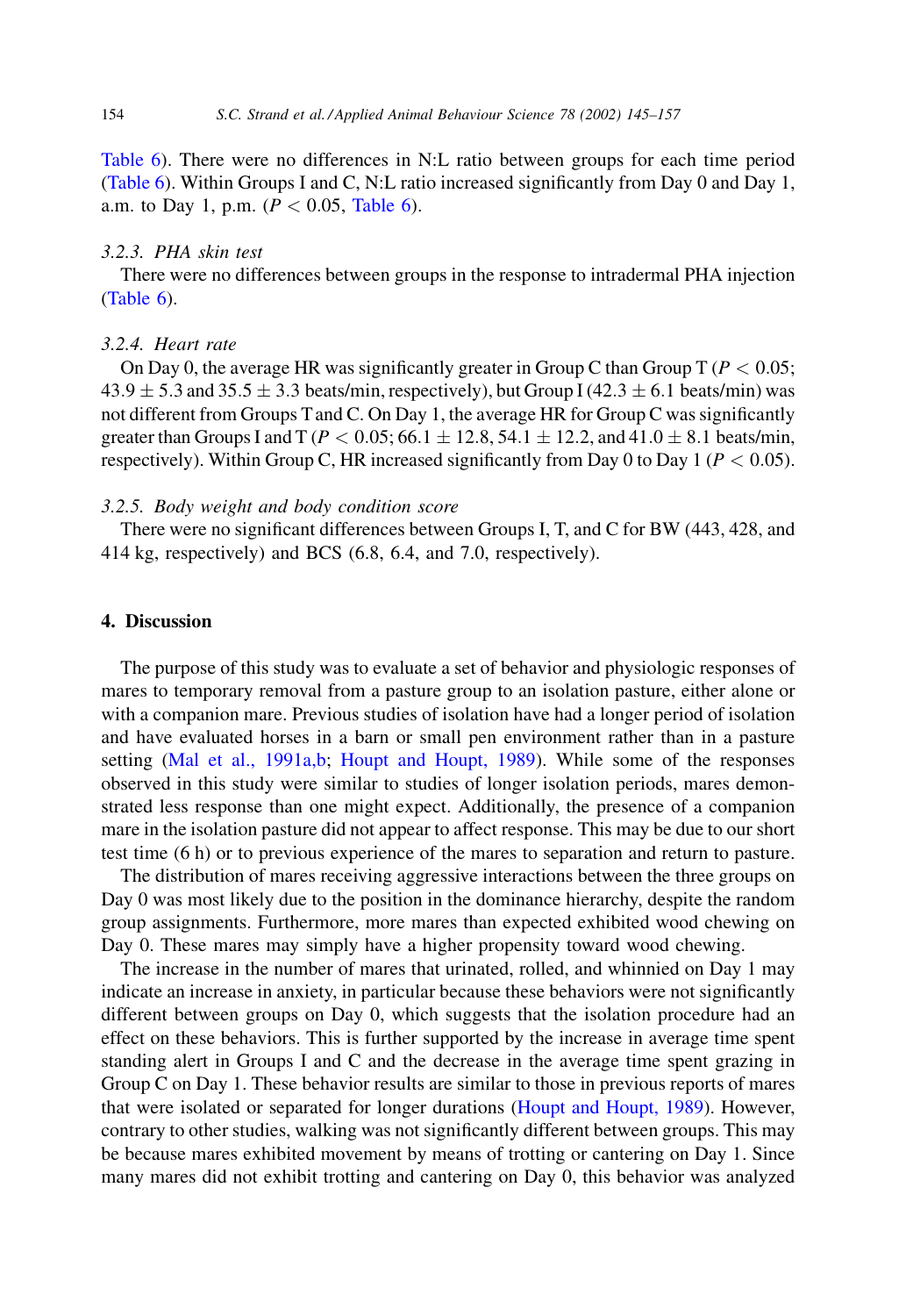according to the number of mares that exhibited trot/canter bouts. However, on Day 1, number of bouts of trotting and cantering in isolated mares (Group I) and mares with companions (Group C) were much greater than mares that stayed with the herd (Group T; 202, 245, and 6, respectively). Therefore, while average time spent walking was similar in all three groups on Day 1, raw frequency of trotting and cantering was much greater, in Groups I and C. An observed increase in movement in isolated horses is consistent with previous reports (Mal et al., 1991a; Houpt and Houpt, 1989).

Environmental changes may cause a change in the rhythm of behavior (Blokhuis et al., 1998; Buré, 1983). Isolated mares (Group I) and mares with a companion (Group C) demonstrated an increase in ASR and temperament scores that may have been a result of increased vigilance and/or agitation, however handling scores were not different between or within groups. This most likely indicates that the results were not affected by the mares' response to handling.

The morning baseline concentrations of cortisol in this study were consistent with those in previously reported work (Stull and Rodiek, 1988). The rise in cortisol concentrations from Day 0 to Day 1, a.m. are consistent with previous work indicating that transport is a significant stressor (Dimock and Ralston, 1999; Stull, 1999; Smith et al., 1994; Cregier, 1982). Plasma cortisol reportedly follows a circadian pattern of release with the peak in the morning and the nadir in the afternoon (Stull, 1999; Irvine and Alexander, 1994; Stull and Rodiek, 1988). Therefore, if the decrease in cortisol concentrations observed from Day 1, a.m. to Day 1, p.m. in this study was due to circadian rhythm, we would have expected to observe a higher cortisol concentration during Day 0 compared to Day 1, p.m. This was not the case with the current data. Minor perturbations in the environment of the horse results in an increase in the afternoon cortisol to a concentration similar to the morning concentration (Irvine and Alexander, 1994). Therefore, the hypothalamic-pituitary-adrenal (HPA) axis was most likely still activated due to the conditions of isolation and/or exposure to the new environment.

The significant increase in HCT from Day 0 to Day 1, a.m. most likely resulted from splenic contraction due to transport. This is further supported by the significant decrease in HCT from Day 1, a.m. to Day 1, p.m. Despite the increase, values stayed within the normal range of 32–53% (Stull, 1999). WBC count also remained within the normal range of (5.5–  $(14.3) \times 10^{3}/\mu$  (Stull, 1999) despite the increase observed in Group T. An increase in the N:L ratio is indicative of stress in animals (Stull, 1999; Baker et al., 1998). This increase may result from the negative effect of cortisol on lymphocyte proliferation, and the subsequent decrease in lymphocytes (Houpt, 1991). Overall, however, N:L values stayed within the normal range of  $0.8-2.8$  (Stull, 1999).

Phytohemagglutinin (PHA) is a mitogen that, upon intradermal injection, causes T-cells to migrate to the area of the injection and proliferate (Baker et al., 1998). In a healthy immune system, the area of injection develops a large wheal, whereas in an impaired immune system, the wheal is small or absent (Dimock and Ralston, 1999; Baker et al., 1998; Mal et al., 1991b). Dimock and Ralston (1999) found a significant decrease in the size of the wheal in horses after a transport period of 6 h, a time frame similar to this study. Other studies in horses (Mal et al., 1991b; Targowski, 1976), sheep (Sevi et al., 2001), water buffalo (Grasso et al., 1999), and chickens (Regnier and Kelley, 1981) that used the PHA skin test did so after test periods of much longer than 6 h. Also, in pigs, frequent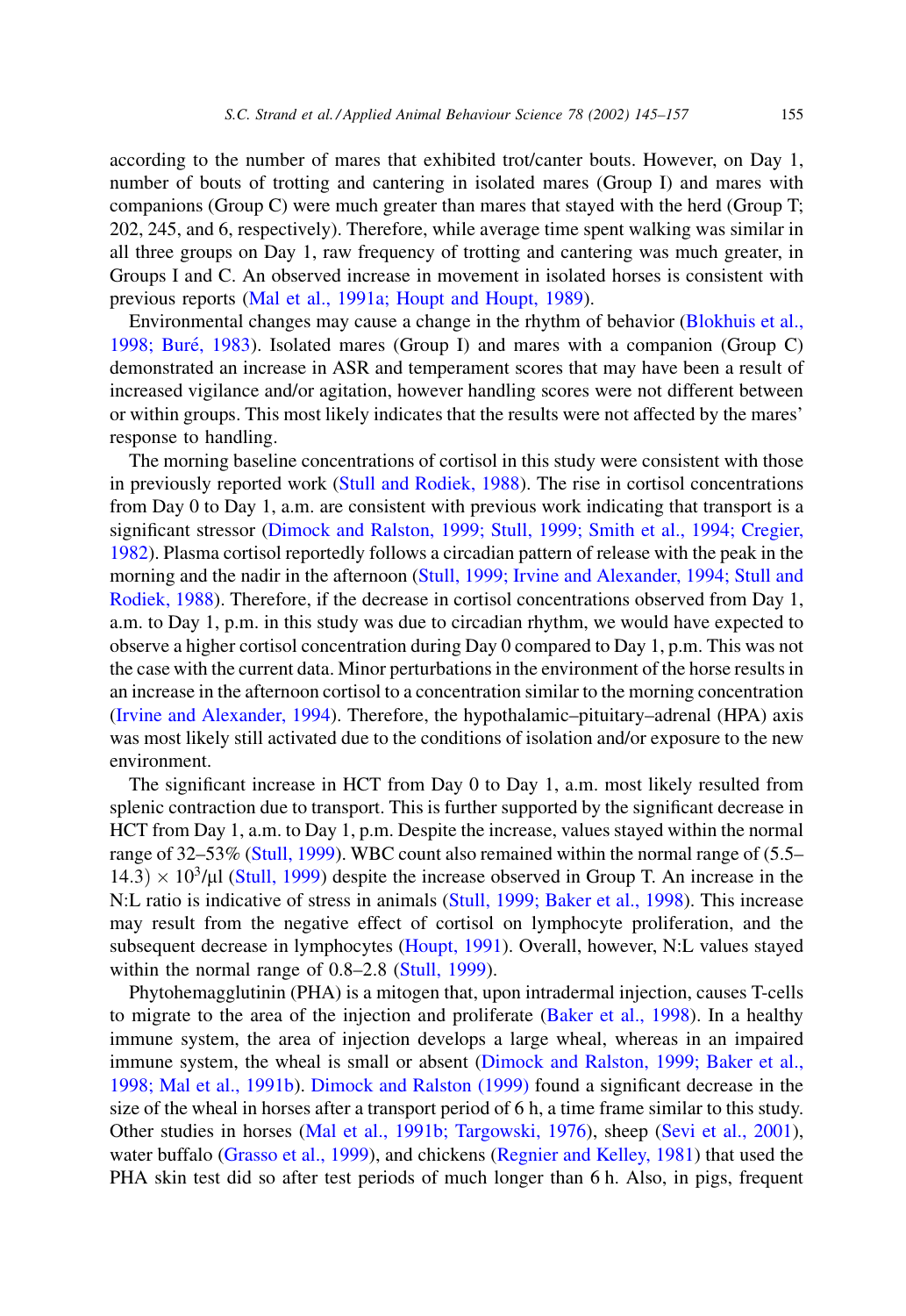<span id="page-11-0"></span>measurements provided more thorough characterization of response in the PHA skin test than single measurements (Ekkel et al., 1996). While more frequent measurements may have improved the characterization of the PHA response in the current study, based on our data, it is most likely that the test conditions had no effect on T-lymphocyte proliferation.

The quantity of HR data recorded on the continuous HR monitor was sporadic, and for many mares there were large portions of the collection period where little or no HR data were recorded. For this analysis, blocks of time where sufficient HR data was collected for all three groups were used for the comparisons. With an improved collection procedure, additional differences may have been detected.

# 5. Conclusion

In this study of short-term, pasture isolation, a variety of measurements were evaluated. While some of the responses may indicate a degree of disturbance, similar to studies of longer isolation periods (Mal et al., 1991a,b; Houpt and Houpt, 1989), the overall effect of moving mares from an established group in a home pasture to an isolation pasture for 6 h, either alone or with one companion, was minimal. In addition, based on the similarity of responses between mares placed in the isolation pasture and mares placed in the isolation pasture with a companion, it was difficult to determine whether the responses observed were due to isolation, separation from the established herd, or exposure to a novel environment. Future studies should further define responses to isolation and to a new environment.

#### **Acknowledgements**

We wish to thank Dean K. Webster and the USDA Massachusetts Agriculture Experiment Station for financial support, Dr. Glenn Brown and Dr. Melinda Novak for their helpful comments and advice, Dr. Jerry Meyer for his help with the cortisol assays, and Janis Deagle for her help with data collection.

## **References**

- Alexander, S.L., Irvine, C.H.G., 1998. The effect of social stress on adrenal axis activity in horses: the importance of monitoring corticosteroid-binding globulin capacity. J. Endocrinol. 157, 425–432.
- Baker, M.L., Gemmell, E., Gemmel, R.T., 1998. Physiological changes in brushtail possums, Trichosurus vulpecula, transferred from the wild to captivity. J. Exp. Zool. 280, 203-212.
- Blokhuis, H.J., Hopster, H., Geverink, N.A., Korte, S.M., van Reenen, C.G., 1998. Studies of stress in farm animals. Comp. Haematol. Int. 8, 94-101.
- Buré, R.G., 1983. Assessing of housing systems by combined indicators. In: Smidt, E. (Ed.), Indicators Relevant to Farm Animal Welfare. Martinus Nijhoff, Boston, MA, pp. 209-213.

Cregier, S.E., 1982. Reducing equine hauling stress: a review. Equine Vet. Sci. 2, 187-1982.

Dimock, A.N., Ralston, S.L., 1999. Changes in indices of stress and immune function in transported horses. In: Proceedings of the 18th Annual Meeting of the Association for Equine Sports Medicine, pp. 4–6. Association for Equine Sports Medicine, Reno, NV.